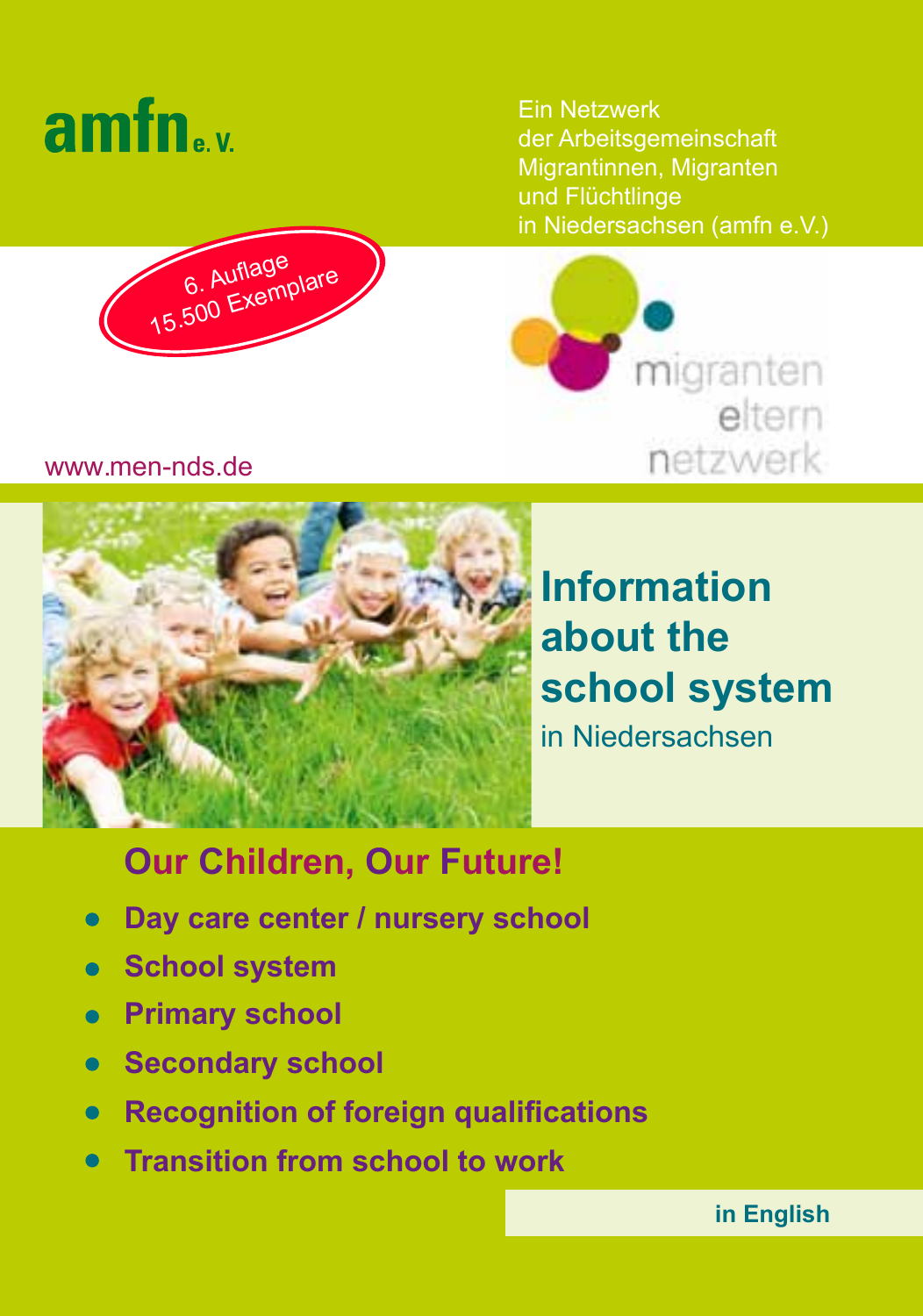

# **Dear Parents**

The integration process for new immigrants and refugees in Germany is very challenging as everything is still unfamiliar to them. The childrens future and their integration into school are a major concern for the parents and every parent aims to have a better future for their children. Germanys education system differs from that of many other countries, as its foundation is based on the active support of parents as well as the support of their children. Another focal point is the continuous constructive cooperation between teachers and parents. That is why parents need correct and reliable information about the educational system in Lower Saxony.

In this booklet, we provide some essential information. We are however aware that we are not able to answer all questions. For further information, please contact the responsible offices, for example, your local education authority or the schools.

# **Who are we?**

The MigrantenElternNetzwerk Niedersachsen (MEN) is a Parents Network for Migrants in Lower Saxony which aims to improve the educational opportunities of children with a migrant background. This is achieved through activating parents and strengthening their competencies to be more actively involved in the education of their children. Simultaneously, we represent their interests to policy-makers, administrators, and decision-makers at the state level.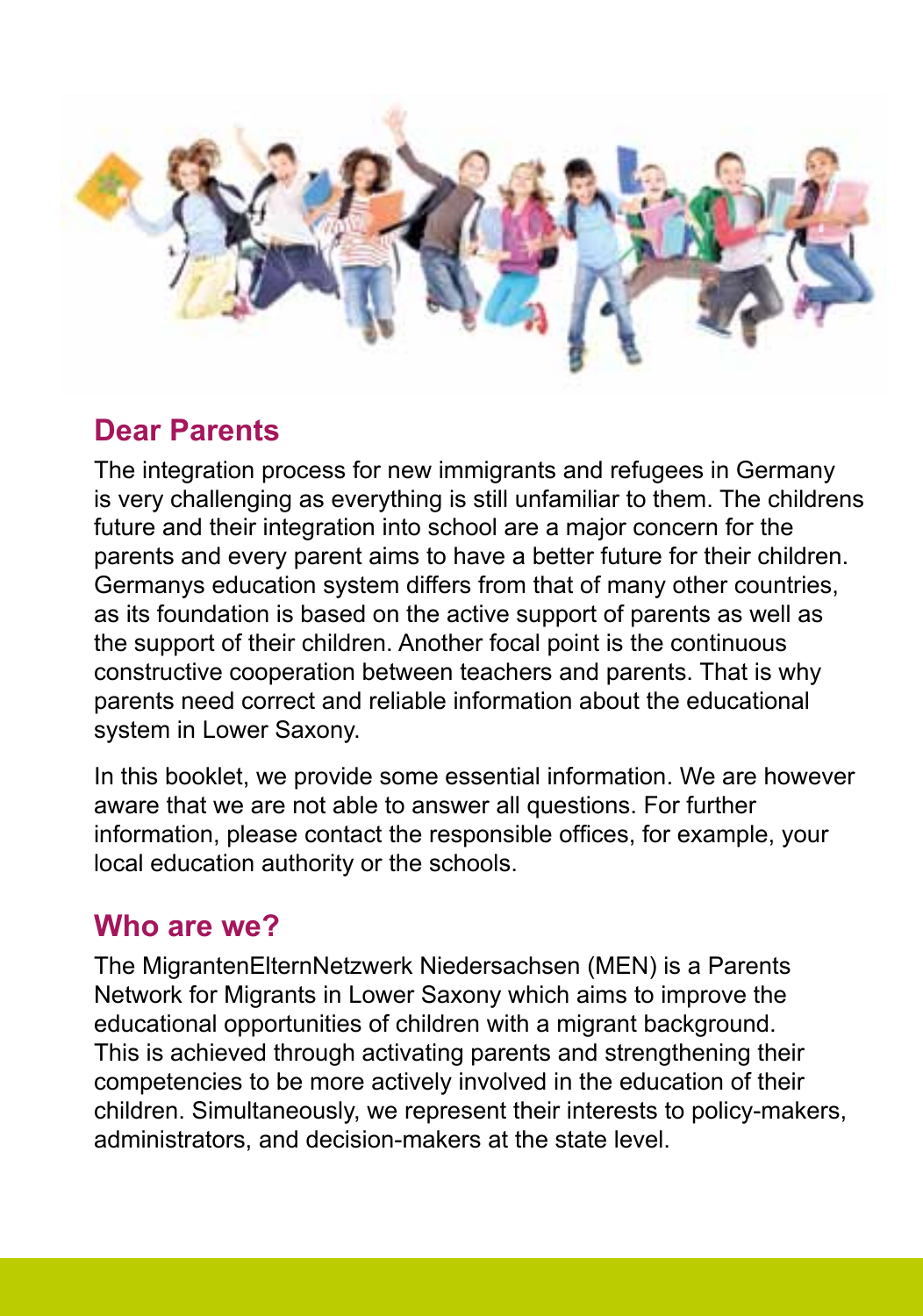| Information for parents with young children<br>aged between 1 and 6 years old |                                                                                                                                                                                                                                                                                                                                                                                                              |  |
|-------------------------------------------------------------------------------|--------------------------------------------------------------------------------------------------------------------------------------------------------------------------------------------------------------------------------------------------------------------------------------------------------------------------------------------------------------------------------------------------------------|--|
| When can your<br>child attend<br>a nursery<br>school?                         | Nursery school / day care center, 1 year to 3 years old<br>Once your child has reached the age of one, you have a legal<br>right to register your child for childcare in a nursery school or<br>day care centre.                                                                                                                                                                                             |  |
| Why should my<br>child attend a<br>nursery school /<br>day care center?       | - The children learn to speak German more quickly. They<br>receive special language support in the facilities (if needed).<br>- The children learn to play together with other children.<br>- The children are stimulated and prepared for school. It is<br>essential that the child attends day care center from<br>the age of 5.                                                                           |  |
| The right<br>to a day care<br>place                                           | Nursery school / day care centre: 3 years to 6 years<br>Children between 3-6 years of age also have a legal right to get<br>a place in a day care center. The place does not necessarily<br>have to be in the surrounding area of the child's home.                                                                                                                                                          |  |
| How do<br>I obtain<br>a place?                                                | Applications are submitted to your municipality (e.g. Youth<br>Welfare Office, Online-Portal) and directly to the day care<br>center. You will be notified in writing as soon as the place is<br>available.<br>Please ensure that you submit an application as soon as<br>possible and remember to register your child in several<br>centers. As places are not always available in the desired day<br>care. |  |
| <b>What to bring</b><br>with you when<br>applying?                            | Your identification documents will be requested. A certified<br>copy of your child's birth certificate should be provided. Proof<br>that your child has received a measles vaccination. It is also<br>required.                                                                                                                                                                                              |  |
| <b>Duration of time</b><br>my child will be<br>cared for?                     | The times vary depending on the facility and the space<br>available. There are all-day places and only morning or<br>afternoon places. Usually the childcare hours are from 8.30 a.m.<br>to 2.00 p.m.<br>The child must be brought and picked up on time.                                                                                                                                                    |  |
| Will my child<br>be fed there?                                                | There are specific times for breakfast and lunch.<br>You should enquire at the facility if you should give your child<br>breakfast or make a contribution to the cost. A reduction is<br>provided for parents who receive benefits.<br>Lunch depends on the care time of your child.<br>In most cases, the facilities offer an alternative to pork.                                                          |  |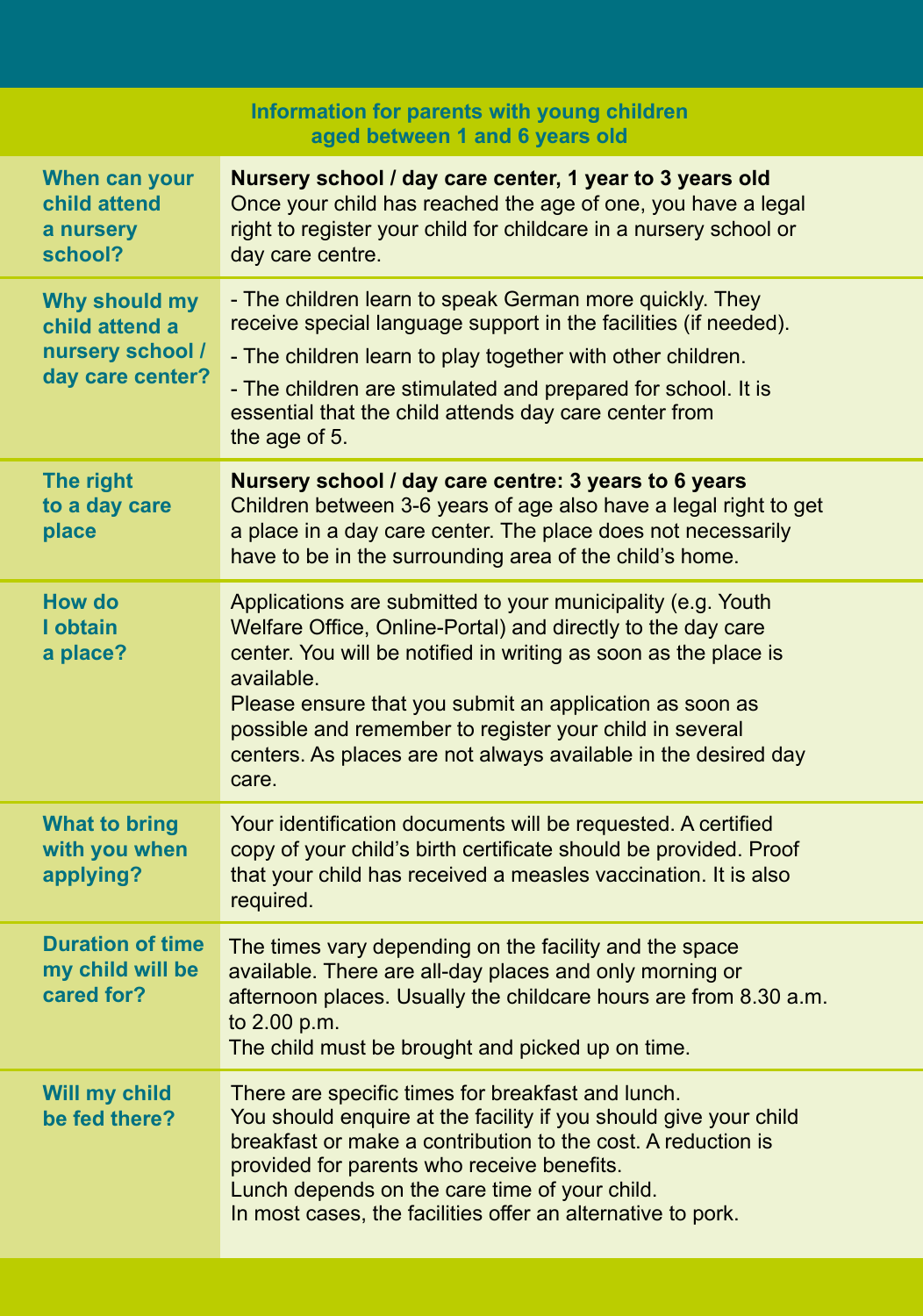| Information for parents regarding primary school<br>children (6 to 10 years) |                                                                                                                                                                                                                                                                                                                                                                                                                                                                                                                                                                                                                  |  |
|------------------------------------------------------------------------------|------------------------------------------------------------------------------------------------------------------------------------------------------------------------------------------------------------------------------------------------------------------------------------------------------------------------------------------------------------------------------------------------------------------------------------------------------------------------------------------------------------------------------------------------------------------------------------------------------------------|--|
| <b>Compulsory</b><br>school<br>attendance                                    | In Lower Saxony, children between the ages of 6 and 18 years<br>are required to attend school for 12 years. Usually, school<br>enrolment takes place after the summer holidays in August /<br>September of each year.                                                                                                                                                                                                                                                                                                                                                                                            |  |
| <b>When does</b><br>your child<br><b>start</b><br>school?                    | It is compulsory for children who turn 6 years by 30 June to<br>attend school. Parents whose children turn 6 years between<br>the beginning of July and the end of September, no longer<br>have to automatically enrol them in school. The families<br>decide whether their children can begin at a later stage. In this<br>case they must apply for a later enrolment by 01 May.<br>All other children who are not yet fully ready for school<br>(physically, mentally or socially) can start school one year later.                                                                                            |  |
| <b>Before school</b>                                                         | Children should have attended day care from at least the age<br>of 5 years. We recommend attendance at day care from the<br>age of 3 years.<br>At the age of 4 years, your child's pediatrician will conduct an<br>U8 examination to determine your child's developmental status.<br>A language test is carried out 15 months before the child starts<br>school. If the child does not pass the test, he or she will receive<br>linguistic support.<br>A preliminary medical examination of your child will also take<br>place in your local health department. An invitation will be sent<br>to you in writing. |  |
| <b>Enrollment</b>                                                            | Before starting the first class, your child will receive an invitation<br>from the school. If the distance from home to school is too far,<br>they will receive a free bus ticket. Further information about this<br>will be provided by the school.<br>A list of the required materials (school bag, books, pencils,<br>notebooks) will also be provided by the school.<br>Families from low-income households can apply for a subsidy<br>through the Bildungs- und Teilhabepaket (BuT).                                                                                                                        |  |
| <b>Classes</b>                                                               | Usually, the children have lessons from 8.00 a.m. until<br>1.00 p.m. The children are expected to regularly attend<br>classes and to be on time.<br>Please inform the school immediately by telephone if your<br>child is unable to attend school. In case the child is unable to<br>attend school for more than three days you will be required to<br>provide proof of absence (a doctors letter, an excuse letter                                                                                                                                                                                              |  |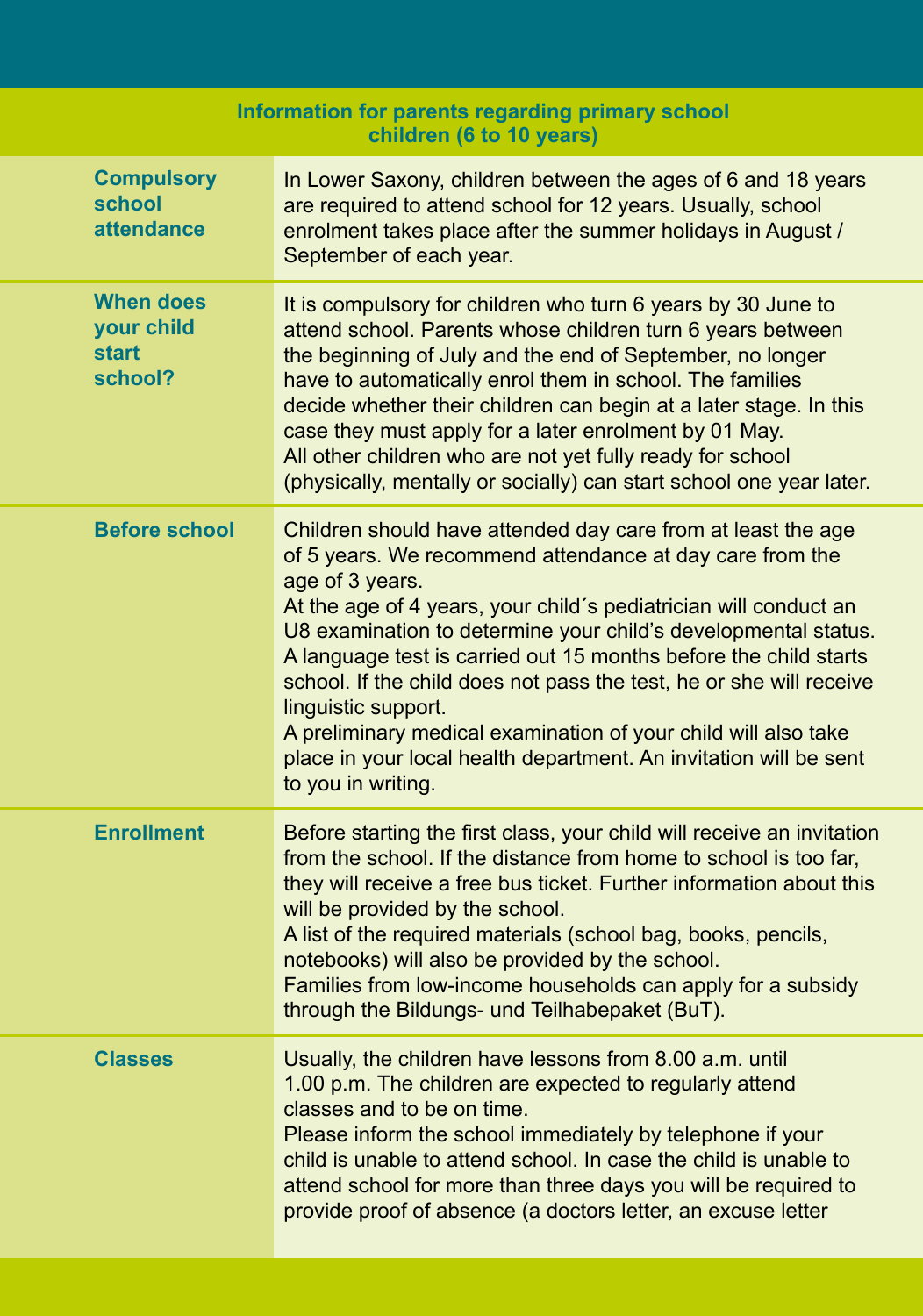|                                 | from the parent etc.). Please find out what your school's<br>regulations are regarding this issue.                                                                                                                                        |
|---------------------------------|-------------------------------------------------------------------------------------------------------------------------------------------------------------------------------------------------------------------------------------------|
| The participation<br>of parents | Both the school and the teachers are expected to cooperate<br>with parents. This is achieved through parents' evenings<br>(Elternabende) and parent meetings (Elterngespräche).<br>Parent representatives are also elected in each class. |
| <b>Questions?</b>               | Should you have any questions or require further<br>information, please make an appointment with your class<br>teacher.                                                                                                                   |
|                                 |                                                                                                                                                                                                                                           |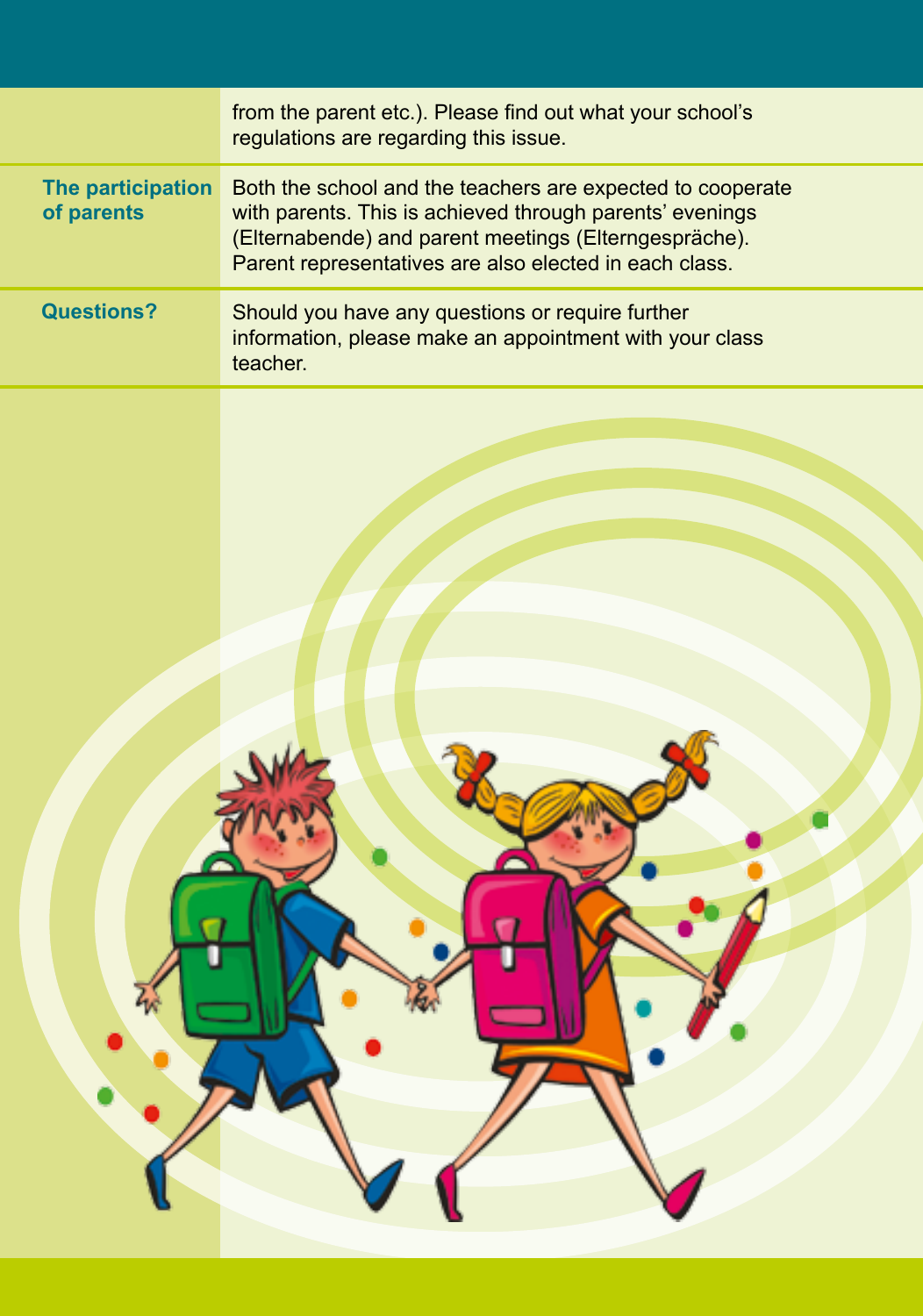## **Secondary schools (after primary school)**

After primary school has finished (grade 4), the child moves on to a secondary school.

As parents, you decide which secondary school your child should attend. Teachers will inform parents about the type of school forms during counselling interviews. They will also advise parents on the best school type that will promote your child´s individual growth.

The performance of your child should match the type of school selected with regard to the grades, the interests and the existing friendships with other children.

- 1 Lower secondary school (Hauptschule)
- 2 Intermediate school (Realschule)

3 - Grammar school (Gymnasium)

4 - Comprehensive school (Gesamtschule - upper secondary school, IGS)

| Lower<br>secondary<br>school<br>(Hauptschule)              | The lower secondary school consists of the school years 5 to<br>9 and / or 10. It provides pupils with a basic general education<br>and an individual vocational training. The lower secondary<br>school leaving certificate (Hauptschulabschluss) can be<br>obtained after the 9th grade. With a good report at the end of<br>grade 9, pupils can attend grade 10 and obtain the<br>intermediate secondary school leaving certificate<br>(Realschulabschluss).                                                                        |
|------------------------------------------------------------|----------------------------------------------------------------------------------------------------------------------------------------------------------------------------------------------------------------------------------------------------------------------------------------------------------------------------------------------------------------------------------------------------------------------------------------------------------------------------------------------------------------------------------------|
| <b>Intermediate</b><br>secondary<br>school<br>(Realschule) | The intermediate secondary School (Realschule) covers<br>the 5th to 10th grades. It provides pupils with an extended<br>general education and a general vocational training. After<br>the 9th year of schooling, the lower secondary school<br>leaving certificate (Hauptschulabschluss) can be obtained.<br>The intermediate school leaving certificate (Realschulab-<br>schluss) which is obtained after completing the<br>10th grade enables students to attend technical colleges.                                                 |
| <b>Grammar</b><br>school<br>(Gymnasium)                    | The grammar school consists of the school grades 5 to 13.<br>It provides pupils with a broad and in-depth education which<br>focuses on research skills. At the end of the 10th grade, the<br>pupils receive - depending on their performance - an<br>intermediate school leaving certificate (Realschulabschluss).<br>Pupils are able to attend a technical college after completing<br>the 12th grade. The general higher education entrance<br>qualification for A'levels (Abitur) is awarded after completion<br>of the 13th year. |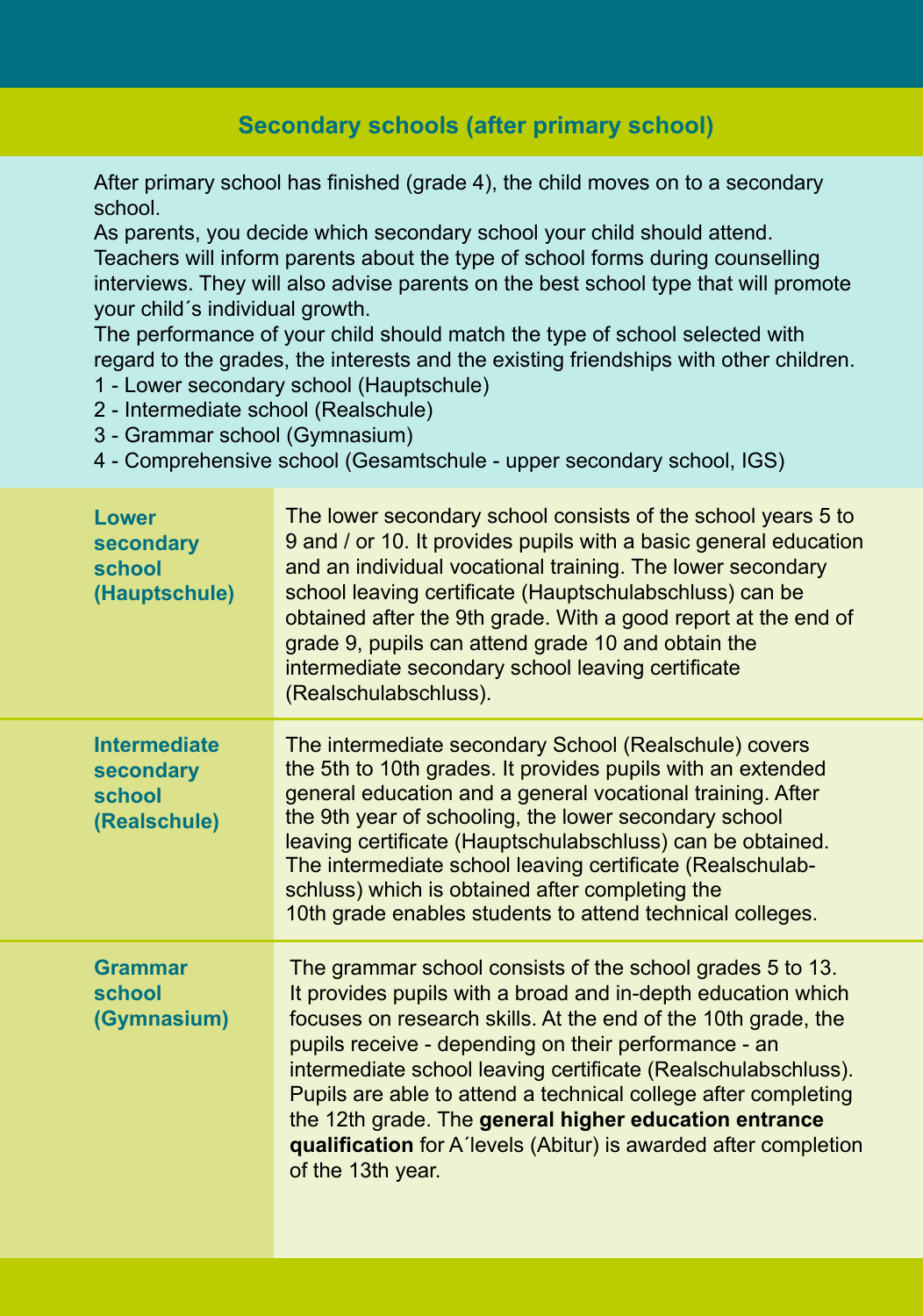| <b>Comprehensive</b><br>school<br>(Gesamtschule) | The comprehensive school provides pupils with a basic.<br>extended or broad and in-depth education and enables them<br>to continue their vocational or university-related education.<br>The upper secondary school (Oberschule) covers grades<br>5 to 10. Usually with the school streams of a Hauptschule /<br>Realschule. There the lower secondary school leaving certificate<br>(Hauptschulabschluss) and intermediate school leaving<br>(Realschulabschluss) can be obtained.<br>The integrated comprehensive school (Integrierte Gesamtschule,<br>IGS) educates pupils from 5th to 13th grade. This type of<br>school is rare to find in other countries. Depending on the<br>childs performance the child can obtain the same qualifications<br>as in the lower secondary school (Hauptschule), intermediate<br>secondary school (Realschule) and A'level (Abitur). |
|--------------------------------------------------|----------------------------------------------------------------------------------------------------------------------------------------------------------------------------------------------------------------------------------------------------------------------------------------------------------------------------------------------------------------------------------------------------------------------------------------------------------------------------------------------------------------------------------------------------------------------------------------------------------------------------------------------------------------------------------------------------------------------------------------------------------------------------------------------------------------------------------------------------------------------------|
| What is good<br>for my child?                    | The performance of your child should match the type of school<br>chosen, this includes the school grades and the child's interests.<br>Informative events and websites of the respective school help<br>parents to choose the right school.                                                                                                                                                                                                                                                                                                                                                                                                                                                                                                                                                                                                                                |
| The participation<br>of parents                  | Information and advice for parents and pupils are provided<br>during parents' evenings, parent-teacher conferences,<br>information sessions and individual discussions. Should you<br>have a question, please arrange an appointment with the<br>responsible subject teacher or the class teacher.                                                                                                                                                                                                                                                                                                                                                                                                                                                                                                                                                                         |

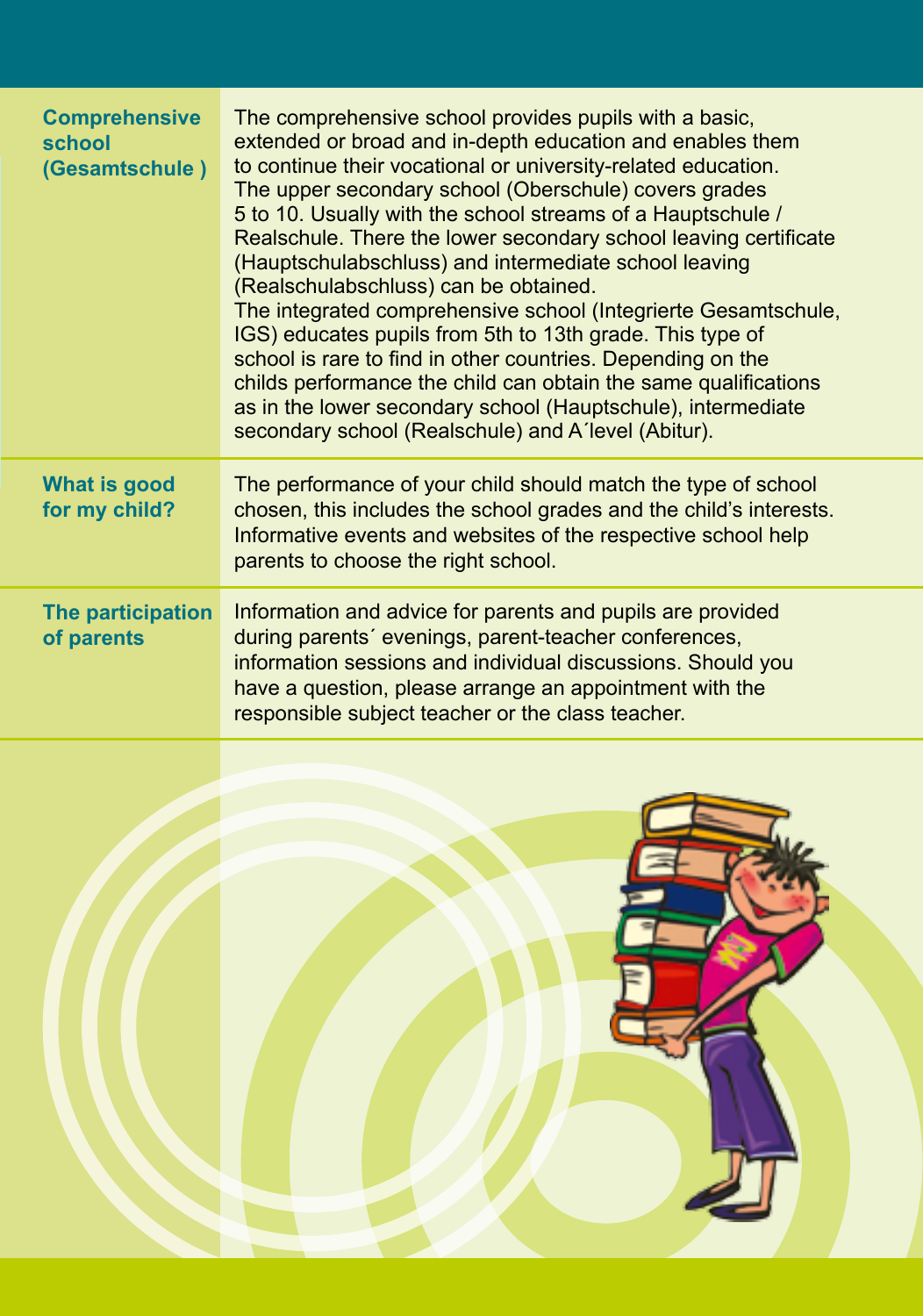#### **Transitioning from school to work: Information for parents and young adults**

After successfully completing school, the next step is either apprenticeship or university studies. In Germany it is not so easy to find a job, especially for those who have no apprenticeship. The vocational training depends on the ability to perform and the interests and abilities of the young person.

Apprenticeship training has an important role to play in Germany and is considered to be the key to a professional career.

#### **Dual Vocational Training**

The dual training system is the most common system of vocational training in Germany. Dual means that one part of the training takes place in a company (e.g. 4 days per week) and another part in a vocational school (1 day per week). This enables the link between theory and practice. About 2/3 of the employees in Germany, except for the academic professions, are trained in a dual system.

#### **Time and duration of the training**

The training usually takes 2-3 years. In the vocational school, subjects related to the specific occupation and general skills such as German, Politics and Sport e.t.c., are taught.

#### **Selection**

There are about 330 recognised training occupations in Germany. This makes it difficult to make a choice. The Employment Agency advises and supports young people in finding the right training.

#### **Place of training / admission**

An application is normally made in a company. The monthly salary varies from occupation to occupation and lies between 400€ and 600€. The salary increases after each year of training. Language skills, at least level B1, are necessary. Upon acceptance you will receive a contract from the training company.

An enrolment in a vocational school is required.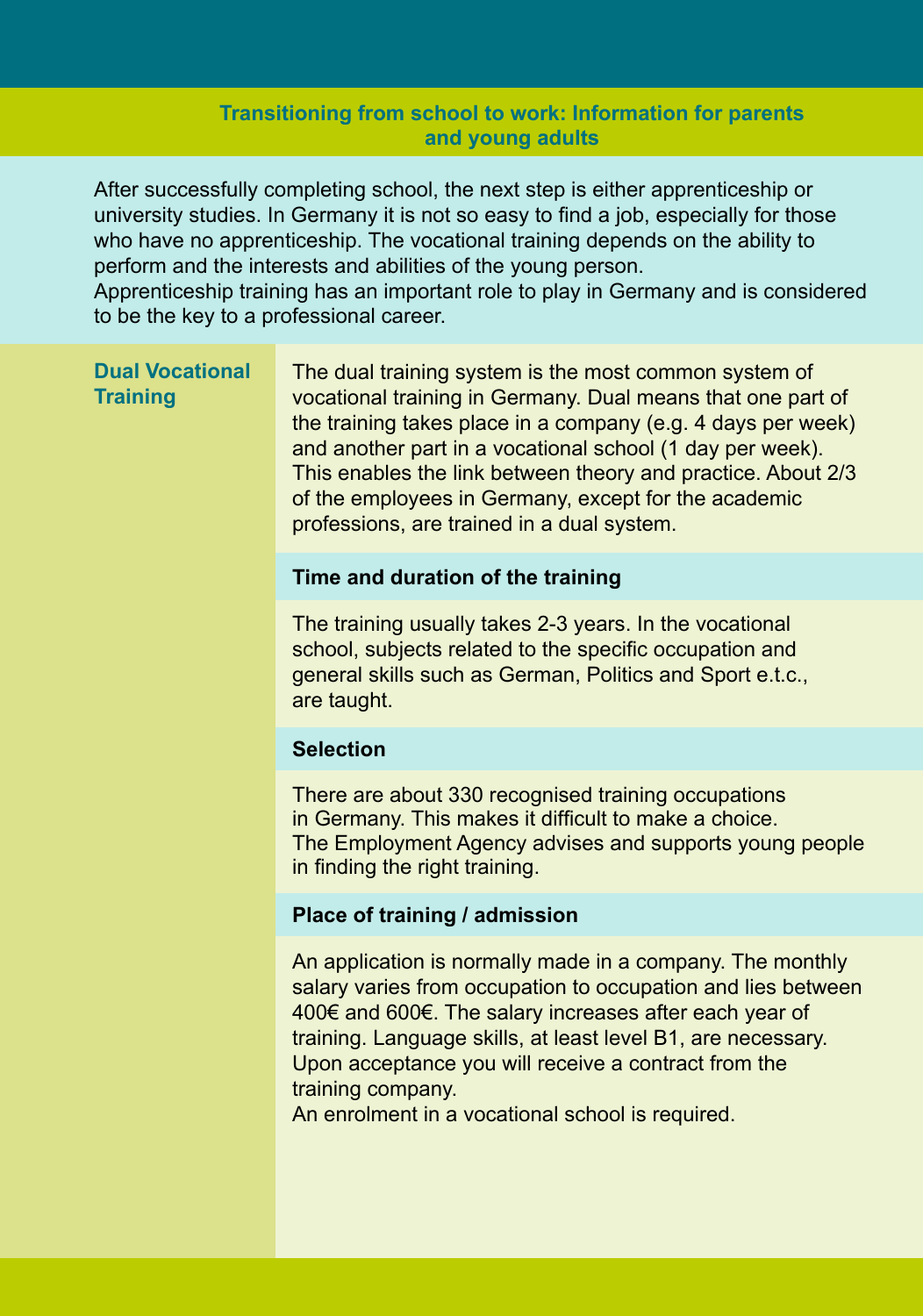| <b>Vocational</b><br>school       | In addition to training in the dual system, some professions<br>can also be trained at a vocational school. Classes are held<br>on a full-time basis. At the state vocational schools, training<br>is free of charge. Private schools charge fees.                                                                                                                                                                                                            |
|-----------------------------------|---------------------------------------------------------------------------------------------------------------------------------------------------------------------------------------------------------------------------------------------------------------------------------------------------------------------------------------------------------------------------------------------------------------------------------------------------------------|
| <b>A-levels</b>                   | The requirement for studying at a university is usually the<br>A-levels (General Higher Education Entrance Qualification).<br>To study at an University of applied sciences you will need<br>an advanced technical college entrance qualification.<br>The studies are free of charge and recognised for their good<br>quality.<br>Individuals with refugee status can also receive financial<br>support under the Vocational Training Assistance Act (BAFöG). |
| <b>What must</b><br>you consider? | Before making your career choice, please seek advice.<br>Several institutions are available to assist (e.g. Vocational<br>Information Centre (BIZ) at the Employment Agency or the<br>student advisory service).                                                                                                                                                                                                                                              |
|                                   |                                                                                                                                                                                                                                                                                                                                                                                                                                                               |
|                                   |                                                                                                                                                                                                                                                                                                                                                                                                                                                               |
|                                   |                                                                                                                                                                                                                                                                                                                                                                                                                                                               |
|                                   |                                                                                                                                                                                                                                                                                                                                                                                                                                                               |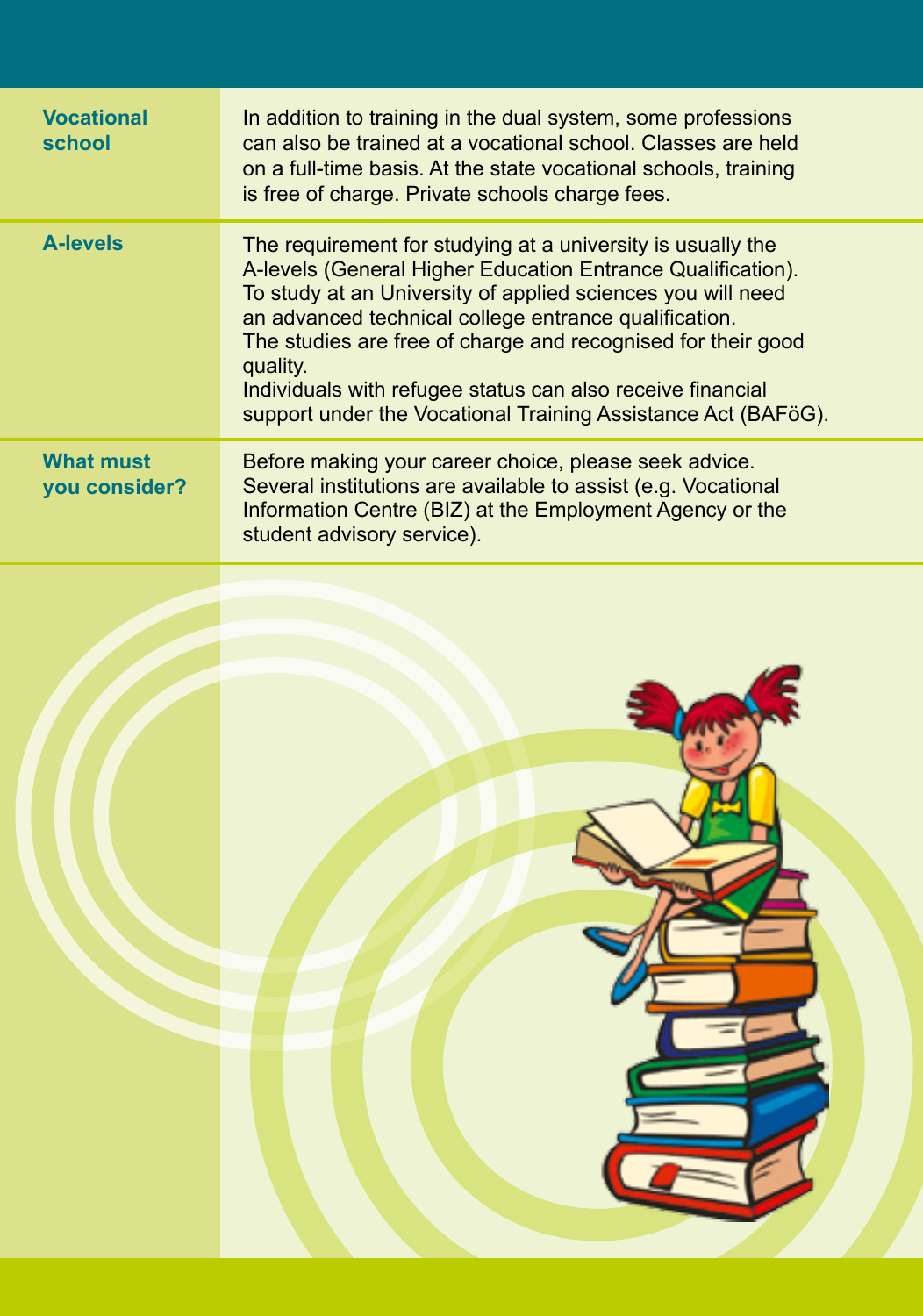### **Qualification of foreign school-leaving qualifications**

A large number of pupils who come to Germany already attended school in their countries. These children face the question of whether their school-leaving certificate will be recognised, just as the question about the school or class they will be admitted to in Lower Saxony.

In Lower Saxony, it is generally the case that the the school concerned is responsible for determining the academic equivalency of the childs qualifications and the class into which the new pupils will be placed. The school' s decision is based on the number of years of school attendance and the number of subjects taught in the country of origin.

You do not need to submit a written application for the verification of certificates. When registering you should bring with you the following:

- identity card or passport
- residence permit
- certificate of registration from the municipality
- original copies of the school-leaving certificates
- certified translations of all documents or certificates
- photocopy of all documents mentioned

If you cannot provide any documents, please ask at the relevant school. If your child has not yet mastered the German language, your child will be supported. The school will also give you information about this.

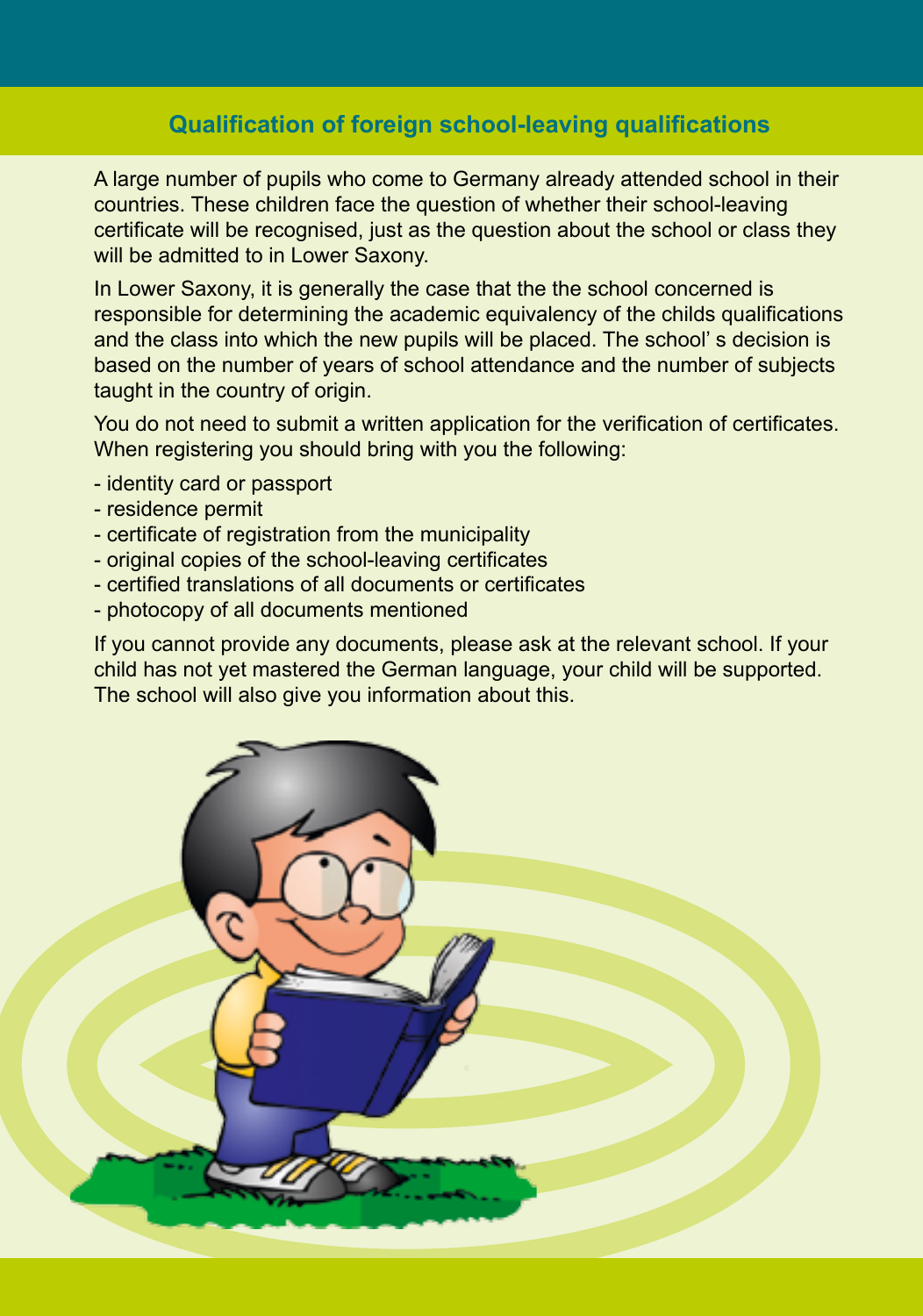### **The school system in Germany**